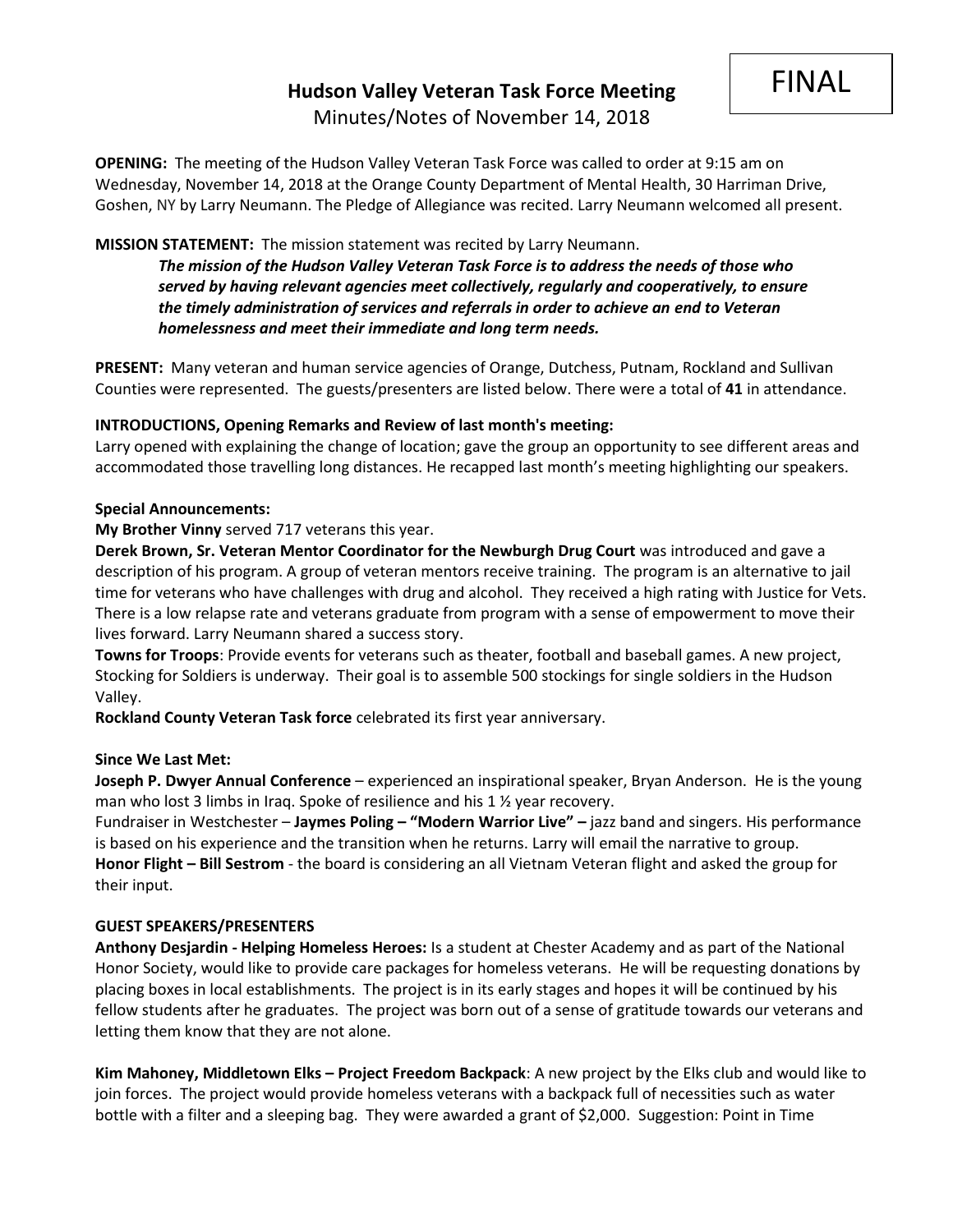homeless count in January for distribution, but it was suggested to wait until spring/May when Orange County does another count.

**Kevin Keaveny, Frank Reggero, Ray Cocks, Vets Wooden Boat Workshop:** Kevin is an Afghanistan veteran whose experience on returning home was one full of challenges with anger and focusing. He found solace in creating something out of wood. He decided to build a boat. He went back to school for human services and decided to create this program. The launched his pilot program and found success in helping others with those challenges. They provide a 3 day retreat. The retreat allows the group to strengthen bonds. The purpose of the program is to enable the participants to move towards "A life with purpose, dignity and respect"

## **TASK FORCE HOMELESS CASES Status:**

- **WestCOP SSVF: Open/New Case Report - Christine**
	- o Last month's count was 14. This month is 9.
		- $\blacksquare$  Dutchess 4; 2 cars and 2 hotels
		- Orange County 5; 4 hotels and 1 HONOR.

### **VETERAN SERVICE AND COUNTY UPDATES:**

- **Dutchess County –** not in attendance
- **Orange County**
	- o **VSO: Christian Farrell, Director - Orange County Veteran Services**
		- Wreaths Across America, Saturday, December 15 at noon
			- \$15 per wreath and \$30 for 3. Deadline November 26.
	- o **Vet2Vet: Larry Neumann, Program Coordinator –**
		- Veteran Art Showcase November 16-18
- **Putnam County**
	- o **VSO: Karl Rohde, Director, Putnam County Veterans Service Agency**
		- Increase in veterans needing assistance.
		- Welcome to Meg Castellano
		- Veteran residence in Putnam
			- Currently 12 residents
			- Shared success story about veteran in car and now a resident
	- o **Vet2Vet:**
		- Providing programs: equestrian, movies, chow down and art workshops.
- **Rockland County**
	- o **Vet to Vet: Ismael (Izzy) Quintana Jr., Veteran Outreach Coordinator**
		- Highlights and events in the last month
		- Housing enrollment program through VSA
		- Shared success story homeless vet came back from Tennessee
			- Veteran is very happy to be back in Suffern, his hometown
			- Veteran calls his place the "Taj Mah Small".
- **Sullivan County**
	- o **VSO: Howie Goldsmith, Coordinator, Sullivan County Veteran Service Agency and Sullivan County Veteran Alliance**
		- Holiday Food Projects for veterans for Thanksgiving and Christmas.

# • **Office of US Representative Sean Patrick Maloney**

- o Cullen Lyons/Khristian Silvis, Veteran and Military Advocate
	- Senator glad to continue his work for 2 more years.
	- Service Academy Selections
		- 40 applicants with 20 from Orange County
	- Veteran Advisory Board will start meeting with new projects.